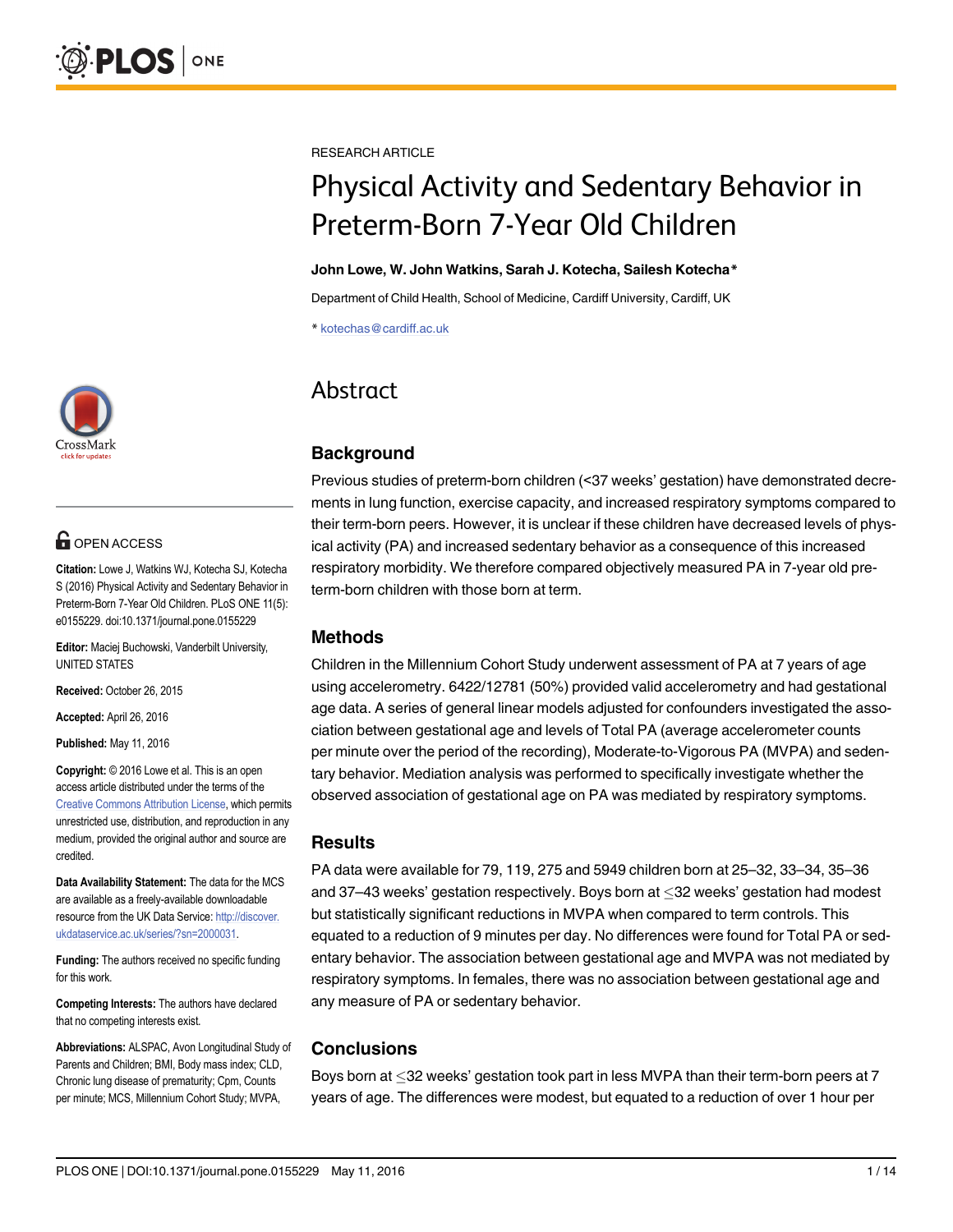<span id="page-1-0"></span>

Moderate to vigorous physical activity; PA, Physical activity.

week. Since PA levels have been shown to decline during childhood and adolescence, this vulnerable group deserves further surveillance.

#### Introduction

Children born preterm (<37 weeks' gestation) are at increased risk for respiratory-related morbidity [[1](#page-11-0), [2\]](#page-11-0). We have also shown reduced lung function of preterm-born school-age children using data from a large cohort study  $[3]$  $[3]$  $[3]$  as well as modest reductions in exercise capacity  $[4]$  $[4]$ . What is unclear is if such respiratory morbidities and decrements in lung function reduce children's ability to participate in adequate levels of physical activity, possibly secondary to airway obstruction and impaired gas exchange. Physical activity (PA) is an important lifestyle choice which helps to ameliorate the risk of chronic disease however studies have shown that few children meet the recommended levels [[5\]](#page-12-0), with a steep decline occurring during adolescence. Preterm-born adults report reduced conditioning leisure time physical activity and reduced exercise capacity compared to those born at term  $[6-8]$  $[6-8]$  $[6-8]$  $[6-8]$ ; since that respiratory morbidities track from childhood in to adulthood [\[9](#page-12-0)], investigating habitual physical activity participation in childhood may be of heightened importance for preterm-born children.

We recently reported on objectively measured levels of habitual PA in 11 and 15 year old children born preterm in the 1990s using data from the Avon Longitudinal Study of Parents and Children (ALSPAC) and did not find evidence of differences compared to children born at term [[10](#page-12-0)], however, there were some methodological limitations including a possible underestimation in levels of Moderate to Vigorous Physical Activity (MVPA) due to the longer accelerometer epoch time which may not capture the sporadic PA commonly observed in children. Overall levels of PA were also low and this may have masked the effect of preterm birth; thus, it may be more optimal to study a younger cohort of children. We now report on objectively measured levels of physical activity and sedentary behavior from a UK-wide cohort of 7-year old preterm children born in the 2000's who reflect the modern era of neonatal care including innovations such as the routine use of exogenous surfactant and antenatal corticosteroids. These interventions are likely to have improved the respiratory outcomes of preterm birth but during this time rates of CLD have stayed largely the same, perhaps due to increased survival at the extremes of gestation.

Other studies investigating PA and sedentary behavior in preterm-born children are further limited by the focus on low birthweight or children with chronic lung disease of prematurity (CLD, often called bronchopulmonary dysplasia, BPD), have used questionnaire-based data [\[11](#page-12-0), [12\]](#page-12-0), and are geographically based in relatively small areas. The aim of the study was to investigate if lower gestational age at birth is associated with reduced PA and increased sedentary behavior in 7-year old preterm-born children when compared to those born at term, and to investigate if this is mediated through an increase in respiratory symptoms.

#### Methods

#### Millennium Cohort Study

We used data from the Millennium Cohort Study (MCS), a UK-based geographically representative cohort which disproportionally sampled areas of ethnic minorities and lower socioeconomic status in England as well as the devolved nations of the UK (Wales, Scotland and Northern Ireland) [[13](#page-12-0)]. Briefly, 18,818 children and families were recruited between the years of 2000–2002 and followed up from the age of nine months and subsequently at 3, 5 and 7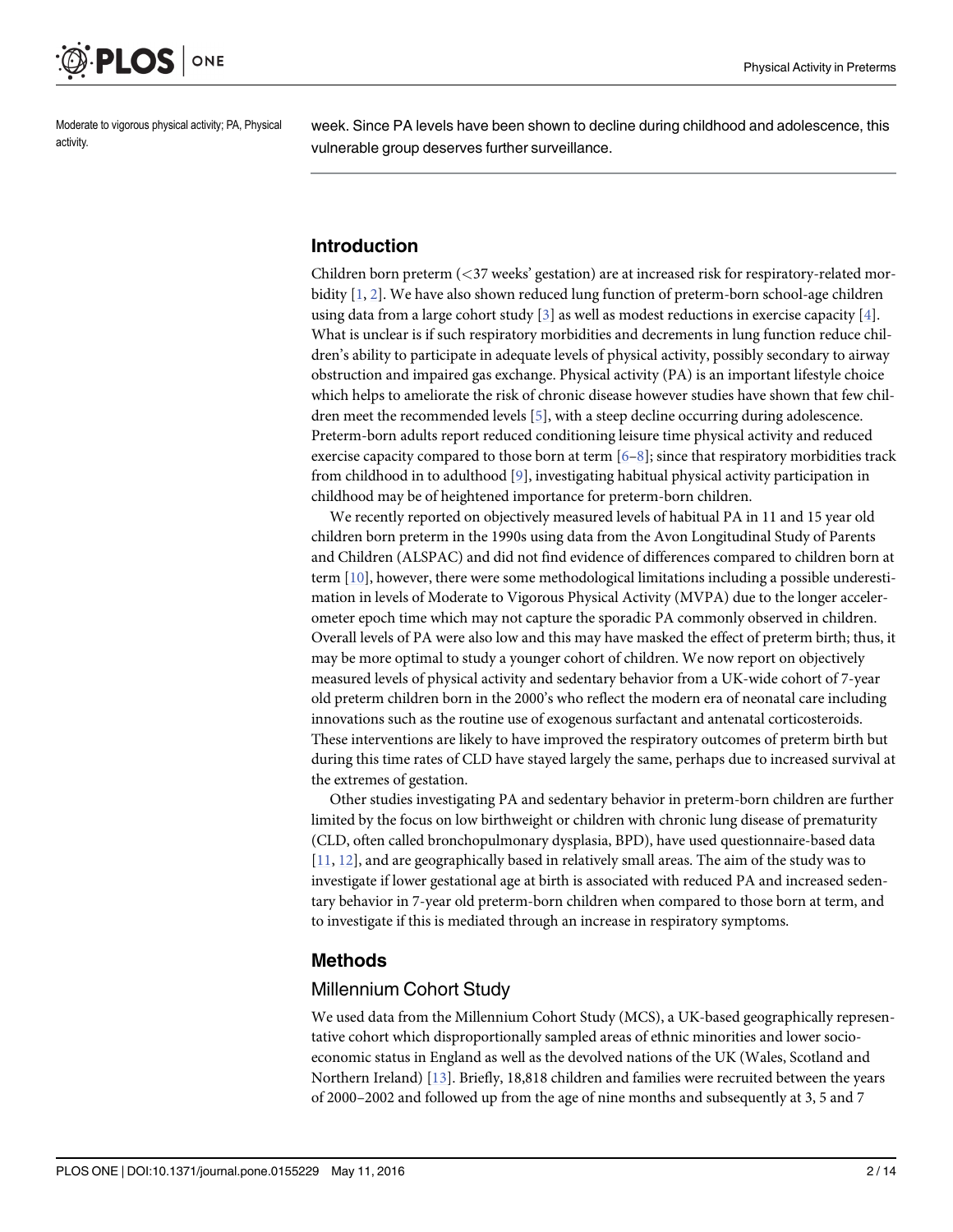<span id="page-2-0"></span>years of age with data collection ongoing. At the age 7 follow-up, 14043 of 18818 families participated in the home interview where 12781 of 14043 participants (91%) agreed to wear the activity monitor [[14](#page-12-0)]. Valid PA data (at least 10 hours on at least 2 days) were available for 6675 participants representing 52% of the children included at 7 years of age. After removing those with missing gestational age at birth ( $n = 253$ ), 6422/12781 (50%) children were included [\(Fig 1\)](#page-3-0). Written informed consent was obtained prior to data collection from the child's caregiver. Ethics approval was given by the Northern and Yorkshire research ethics committee. The data are available as a downloadable resource and do not contain personal identifiable information.

# Physical Activity

Children were provided with a uniaxial accelerometer (Actigraph, Pensacola, Florida, USA) to wear around the waist during waking hours for 7 consecutive days. The device has been validated against criterion standards and the methods for data recording, processing and establishing activity 'cut-point' thresholds are described elsewhere  $[15]$ . Valid data were considered to be a recording of a minimum of 10 or more hours on 2 or more days of recording  $[15, 16]$  $[15, 16]$  $[15, 16]$  $[15, 16]$  $[15, 16]$ .

We used three outcomes in our analysis: Total PA, the average number counts per minute (cpm) over the period of the valid recording; MVPA, defined as average time in minutes per day spent at >2241cpm over the period of the valid recording; and sedentary behavior, average time in minutes per day spent at <100cpm. Total PA was used as it provides a summary measure of activity and is the variable used for comparison in calibration studies [\[15\]](#page-12-0). MVPA and sedentary behavior were used because national guidelines recommend at least 60 minutes of MVPA per day and reductions in sedentary behavior [[5\]](#page-12-0).

# Perinatal data

Perinatal data on birthweight, admission to the neonatal intensive care unit and length of hospital stay were extracted from hospital records [\[17\]](#page-12-0). Gestational age was derived from maternal report of the expected due date during the 9 month interview, which was based on the date of the last menstrual period and results of the antenatal ultrasound scan. These data have been shown to provide an accurate estimation when compared to linked hospital database records [\[18](#page-12-0)]. Children with valid accelerometry data were divided into four groups based on gestational age at birth: 25–32, 33–34, 35–36 and 37–43 weeks' gestation (term control). This approach is similar to our other studies on lung function [\[3\]](#page-11-0) and physical activity [\[10\]](#page-12-0) and that of others as it represents specific stages in lung development and children most at risk of lung disease [\[19](#page-12-0), [20\]](#page-12-0).

# Respiratory outcomes

Rates of wheeze and atopy in the last 12 months were derived from interviews conducted by the study team during the home visit at 7 years of age. Use of such data for assessing respiratory outcomes is well-established and extensively validated [\[21\]](#page-12-0).

# Demographics

Information on gender, ethnicity, mother's smoking habits during pregnancy and educational qualifications were collected at the home-based interview conducted 9 months after birth [\[22\]](#page-12-0). Highest level of education was categorized into none, other, GCSE (national school exams at 16), A-level (national school exams at age 18), or university degrees. At the age 7 home visit data on the child's age, weight and height were collected, from which BMI was ascertained.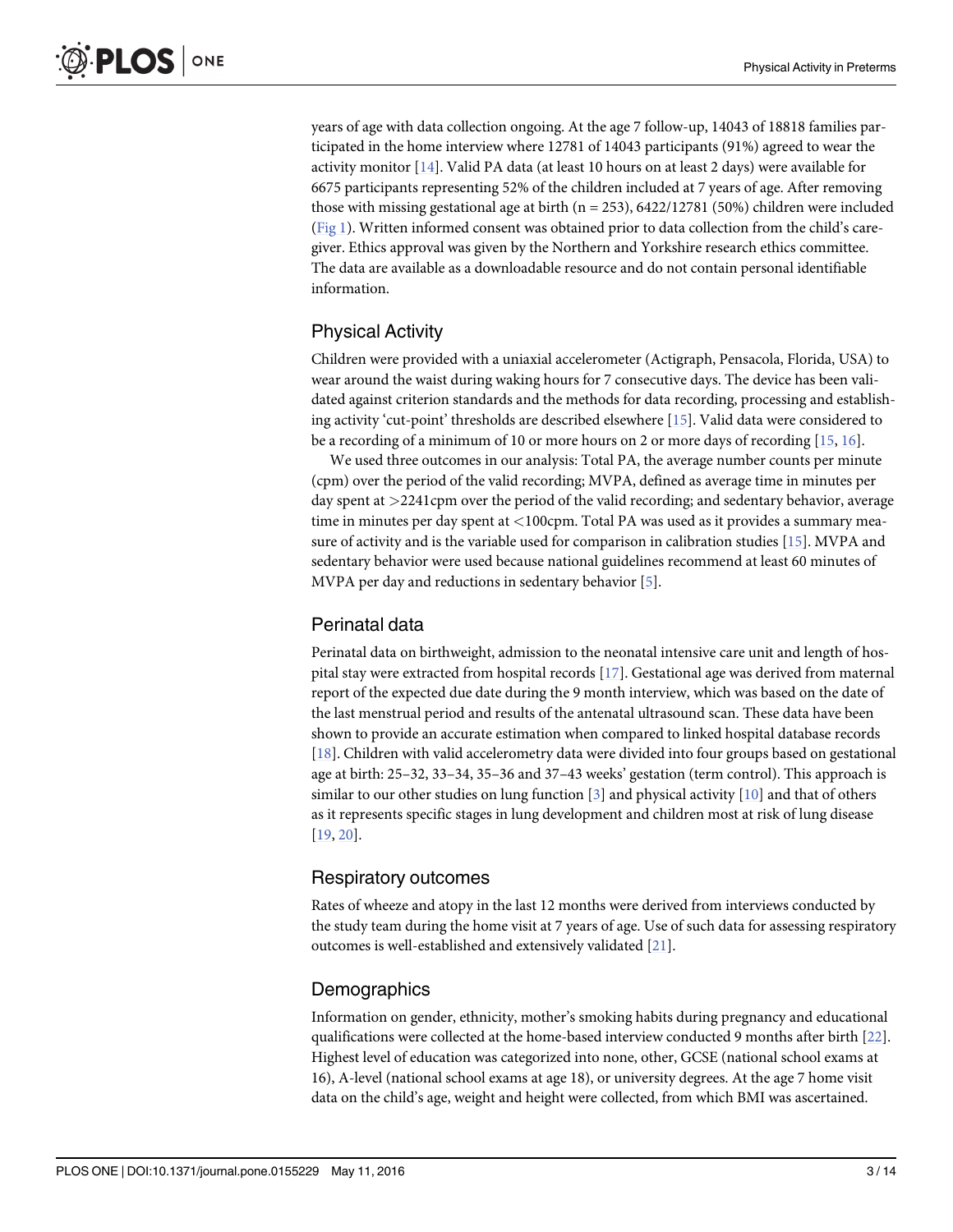<span id="page-3-0"></span>



doi:10.1371/journal.pone.0155229.g001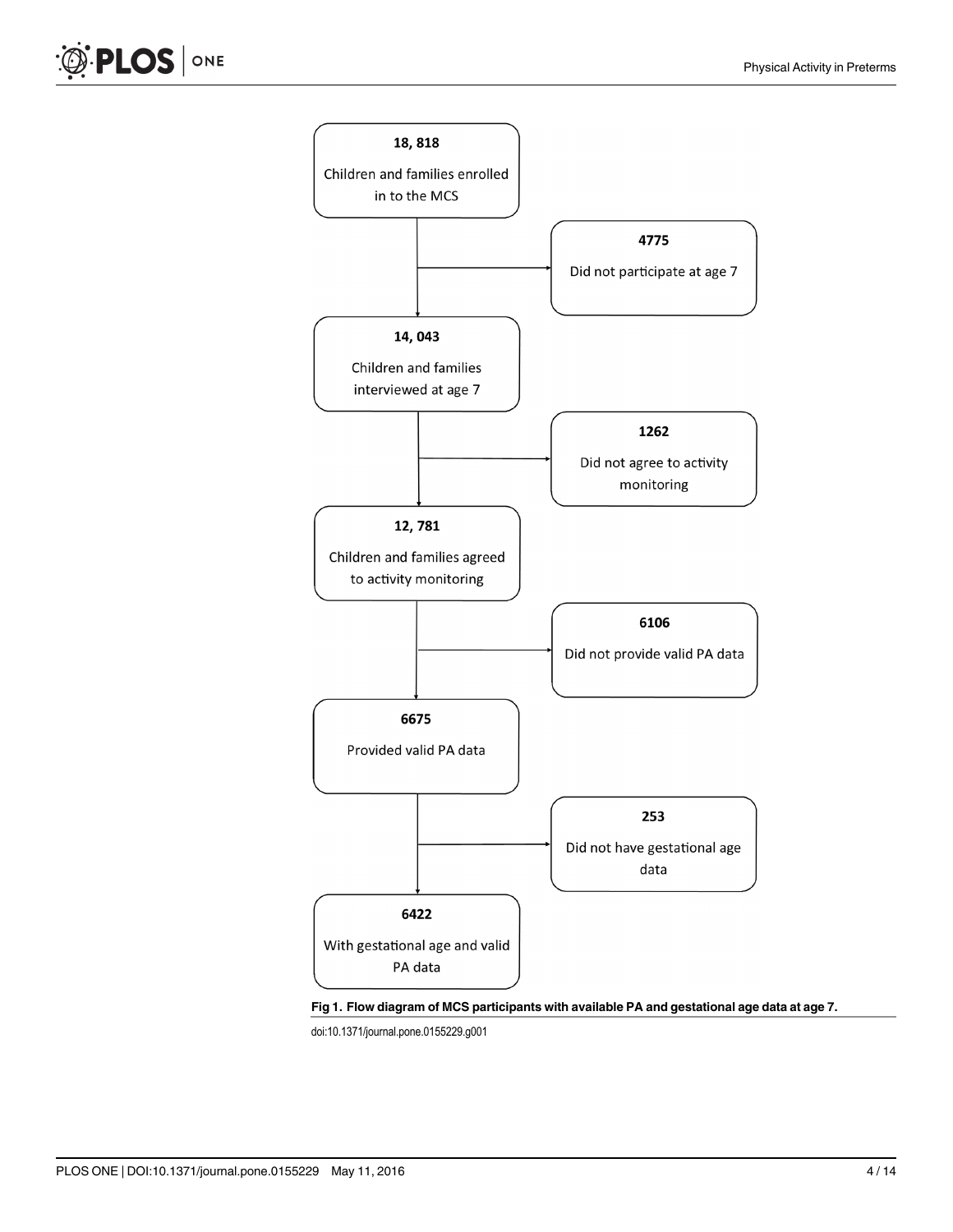<span id="page-4-0"></span>Social class was based on the 5-category UK Office for National Statistics Socio-economic Classification (NS-SEC) which relates to maternal employment (last known job) at the age 7 visit.

#### Statistical Analysis

Firstly, in order to assess the representativeness of the available data all demographic variables were compared between participants who provided valid PA data and those who did not, using  $χ<sup>2</sup>$  tests.

Secondly, we compared birth characteristics in the four groups of gestation using ANOVA for normally distributed data and used Kruskal-Wallis Tests for non-normal data. Since total accelerometer wear time was not consistent across all participants, we used the methods of Griffiths to standardize the measures of MVPA and sedentary behavior. This was achieved by introducing a standard day of equal duration for all children (equal to the mean wear time across all valid days of recording) [\[23](#page-12-0), [24](#page-13-0)]. Each PA variable was then tested for normality using P-P plots; MVPA was found to have a positively skewed distribution and was therefore square-root transformed prior to analysis. Total PA and sedentary behavior did not require transformation.

In order to investigate the effect of gestation group on measures of activity (Total, MVPA or sedentary behavior), we used a series of general linear models. Since our previous study showed a significant difference between levels of activity in males and females, we first tested the association between gestation group and PA for an interaction with gender. As expected there was significant evidence ( $p<0.001$ ) of an interaction hence we have stratified all analyses by gender. In model 1 (adjusted for birth factors only) we included gestation group, single or multiple births, intrauterine growth restriction status (IUGR, defined as  $<$  10<sup>th</sup> centile for standardised birthweight [LMS Grow Program; Medical Research Council, UK]), admission to the neonatal unit and maternal smoking in pregnancy; in model 2 we adjusted for the variables in model 1 plus age, body mass index (BMI) and season of accelerometry data collection at the 7-year visit; in model 3 we adjusted for the variables in model 2 plus social factors at the 7-year visit: ethnicity, maternal education and social class; in model 4 we adjusted for the variables in model 3 plus respiratory symptoms: current wheeze and atopy. General linear modelling was performed using SPSS Statistics (version 20, IBM, Chicago, IL., USA). In order to further investigate the mediation of respiratory symptoms (current wheeze and atopy) on the association between gestational age and measures of PA, we conducted mediation analysis. This enables distinction between the direct effect, which is the relationship of the independent variable on the dependent variable, adjusting for the mediating variable, and the indirect effect, which is the effect of the independent variable on the dependent variable through the mediating variable. Mediation is said to occur if the strength of the relationship between the predictor and the outcome is diminished by including a mediator [\[25\]](#page-13-0). Mediation analysis was performed with Mplus using structural equation modelling (version 7, Muthen and Muthen, Los Angeles, California USA). For all analyses  $p<0.05$  was considered statistically significant.

#### **Results**

After excluding participants without valid accelerometry and gestational age data, 79 children were born at 24–32 weeks', 119 were born at 33–34 weeks', and 275 were born at 35–36 weeks' gestation. The control population consisted of 5949 children born at term (37–43 weeks' gesta-tion) [\(Table 1](#page-5-0)). Children born at  $\leq$ 32 weeks' gestational age were noted to have a significantly lower BMI and had increased incidence of recent wheeze and asthma when compared to those born at term. Rates of atopy were similar between gestation groups. Preterm born children were more likely to be born to mothers who smoked during pregnancy; however, there were no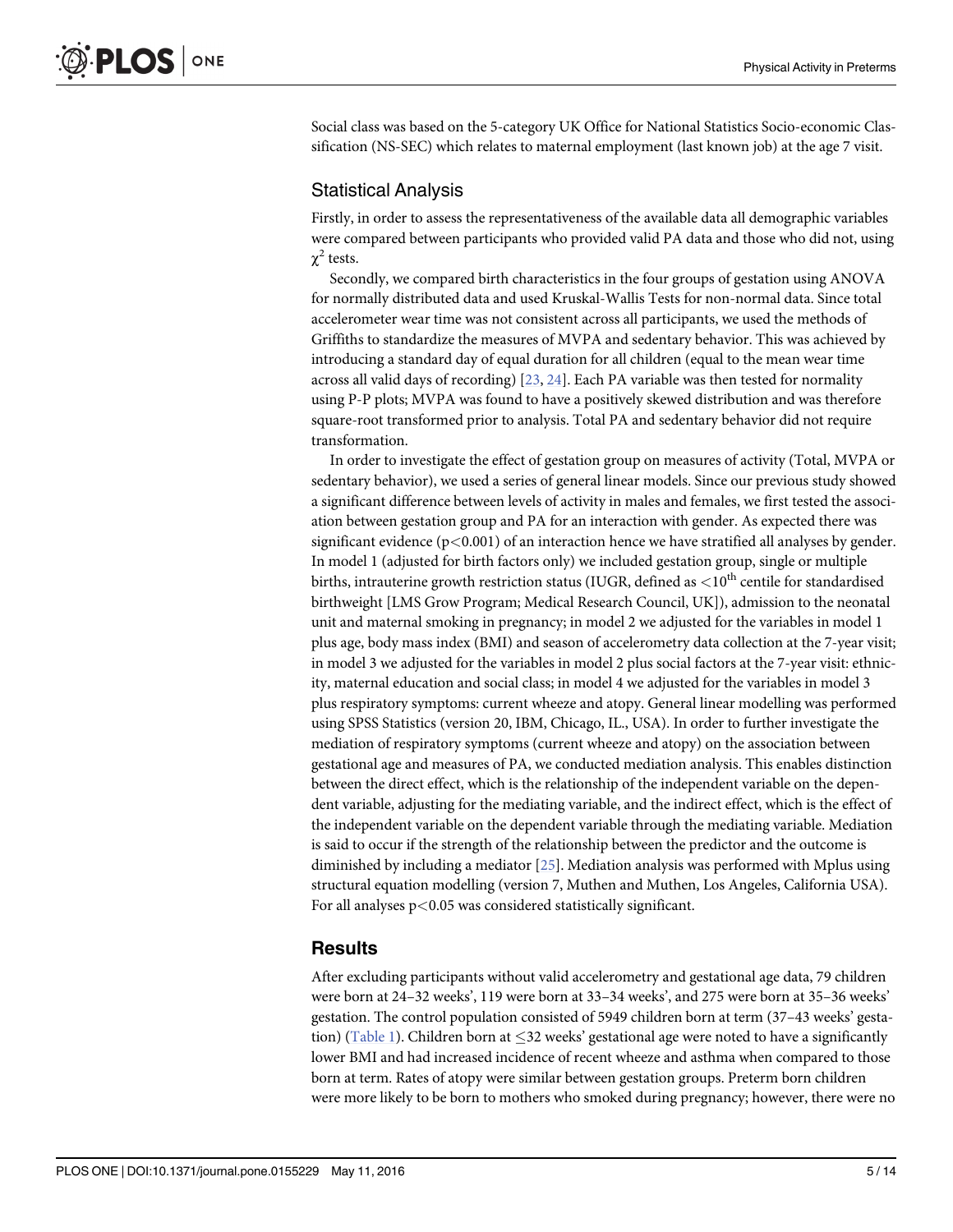#### [Table 1.](#page-4-0) Characteristics of participants included who had valid PA data and gestational age data.

| <b>Total Cohort</b><br>253<br>373<br>876<br>17063<br>79<br>119<br>275<br>Had PA data at age 7<br>5949<br>37/79 (46.8)<br>57/119 (47.9)<br>135/275 (49.1)<br>Gender, M (%) |                      |          | 33-34w   | 35-36w   | Term             |  |
|---------------------------------------------------------------------------------------------------------------------------------------------------------------------------|----------------------|----------|----------|----------|------------------|--|
|                                                                                                                                                                           |                      |          |          |          |                  |  |
|                                                                                                                                                                           |                      |          |          |          |                  |  |
|                                                                                                                                                                           |                      |          |          |          | 2901/5949 (48.8) |  |
|                                                                                                                                                                           | Mean age, years (SD) | 7.3(0.3) | 7.2(0.2) | 7.2(0.2) | 7.2(0.2)         |  |
| Mean Height, cm (SD)<br>122(5.9)<br>122(5.6)<br>123(5.8)<br>124(5.4)                                                                                                      |                      |          |          |          |                  |  |
| Mean Weight, kg (SD) <sup>§</sup><br>23.3(4.4)<br>24.3(4.2)<br>25.2(5.1)                                                                                                  |                      |          |          |          | 25.2(4.5)        |  |
| Mean BMI (SD) <sup>§</sup><br>15.5 (1.96)<br>16.2(1.9)<br>16.5(2.4)                                                                                                       |                      |          |          |          | 16.4(2.4)        |  |
| Wheeze at 7 $(\%)^{\S}$<br>17/79 (21.5)<br>12/119 (10.1)<br>34/274 (12.4)                                                                                                 |                      |          |          |          | 661/5941 (11)    |  |
| Asthma at 7 $(\%)^{\S}$<br>19/79 (24.1)<br>24/118 (20.3)<br>47/272 (17.3)                                                                                                 |                      |          |          |          | 878/5936 (14.8)  |  |
| Atopy at $7$ (%)<br>35/79 (44.3)<br>49/119 (41.2)<br>125/274 (45.6)                                                                                                       |                      |          |          |          | 2446/5943 (41.4) |  |
| Neonatal characteristics<br>25-32w<br>33-34w<br>35-36w<br>Term                                                                                                            |                      |          |          |          |                  |  |
| Mean Birthweight, g (SD) <sup>§</sup><br>1619 (614)<br>2147 (507)<br>2683 (503)                                                                                           |                      |          |          |          | 3452 (495)       |  |
| <b>IUGR<sup>§</sup></b><br>9/79(11.4)<br>22/119 (18.5)<br>25/274 (9.1)                                                                                                    |                      |          |          |          | 522/5944 (8.8)   |  |
| Caesarian section $(\%)^{\S}$<br>44/79 (55.7)<br>60/119 (50.4)<br>102/275 (37.1)                                                                                          |                      |          |          |          | 1244/5922 (21.0) |  |
| Admitted to Neonatal unit $(\%)^{\S}$<br>69 (87.3)<br>87 (73.1)<br>91(33.1)                                                                                               |                      |          |          |          | 351(5.9)         |  |
| Length of stay after birth, days (SD) §<br>8(8.4)<br>3(6.0)<br>44 (27.6)<br>19 (20.3)                                                                                     |                      |          |          |          |                  |  |
| Breastfeeding (%) <sup>§</sup><br>58/79 (73.4)<br>187275 (68.0)<br>81/119 (68.1)                                                                                          |                      |          |          |          | 4454/5949 (74.9) |  |
| Socio-economic characteristics<br>25-32w<br>33-34w<br>35-36w<br>Term                                                                                                      |                      |          |          |          |                  |  |
| Maternal smoking in pregnancy (%) <sup>§</sup>                                                                                                                            |                      |          |          |          |                  |  |
| Smoking<br>24/78(30.8)<br>42/119 (35.3)<br>91/275(34.2)                                                                                                                   |                      |          |          |          | 1636/5944 (27.5) |  |
| Non-smoking<br>54/78 (69.2)<br>77/119 (64.7)<br>181/275 (65.8)                                                                                                            |                      |          |          |          | 4308/5944 (72.5) |  |
| Employment status (%)                                                                                                                                                     |                      |          |          |          |                  |  |
| Management/Professional<br>28/76 (36.8)<br>33/110 (30.0)<br>86/259 (33.2)                                                                                                 |                      |          |          |          | 2119/5703 (37.2) |  |
| Intermediate<br>22/110 (20.0)<br>64/259 (24.7)<br>12/76 (15.8)                                                                                                            |                      |          |          |          | 1115/5703 (19.6) |  |
| Self employed<br>7/76(9.2)<br>11/110 (10.0)<br>15/259(5.5)                                                                                                                |                      |          |          |          | 446/5703 (7.8)   |  |
| Supervisory/Technical<br>5/76 (6.6)<br>8/110(7.3)<br>12/259 (4.6)                                                                                                         |                      |          |          |          | 260/5703 (4.6)   |  |
| Semi routine/routine<br>24/76 (31.6)<br>36/110 (32.7)<br>82/259 (31.7)                                                                                                    |                      |          |          |          | 1763/5703 (30.9) |  |
| Ethnicity (%)                                                                                                                                                             |                      |          |          |          |                  |  |
| White<br>68/79 (86.1)<br>105/119 (88.2)<br>247/275 (89.8)                                                                                                                 |                      |          |          |          | 5261/5938 (88.6) |  |
| Other<br>11/79 (13.9)<br>14/119 (11.8)<br>28/275 (10.2)                                                                                                                   |                      |          |          |          | 677/5938 (11.4)  |  |
| Mother's education (%)                                                                                                                                                    |                      |          |          |          |                  |  |
| None of these<br>12/119 (10.1)<br>13/79 (16.5)<br>36/275 (13.1)                                                                                                           |                      |          |          |          | 640/6418 (10.8)  |  |
| Other academic<br>0/119(0.0)<br>1/275(0.4)<br>0(0.0)                                                                                                                      |                      |          |          |          | 133/6418 (2.2)   |  |
| GCSE grades D-G<br>6/79(7.6)<br>15/119 (12.6)<br>23/275 (8.4)                                                                                                             |                      |          |          |          | 520/6418 (8.7)   |  |
| GCSE grades (A-C)<br>27/79 (34.2)<br>41/119 (34.5)<br>107/275 (38.9)                                                                                                      |                      |          |          |          | 1916/6418 (32.2) |  |
| A or AS levels<br>5/79(6.3)<br>10/119 (8.4)<br>22/275 (8.0)                                                                                                               |                      |          |          |          | 676/6418 (11.4)  |  |
| Diplomas in College<br>8/79(10.1)<br>17/119 (14.3)<br>29/275 (10.5)                                                                                                       |                      |          |          |          | 648/6418 (10.9)  |  |
| <b>First Degree</b><br>16/79 (20.3)<br>51/275 (18.5)<br>22/119 (18.5)                                                                                                     |                      |          |          |          | 1118/6418 (18.8) |  |
| Higher degree<br>4/79(5.1)<br>2/119(2.2)<br>6/27(2.2)                                                                                                                     |                      |          |          |          | 297/6418 (5.0)   |  |

 $$p<0.05$ 

doi:10.1371/journal.pone.0155229.t001

<span id="page-5-0"></span>O PLOS ONE

significant differences in socio-economic status when measured by maternal employment or maternal education.

There were some small but statistically significant differences between participants who provided valid PA data and those who did not. Those with valid data were more likely to be female, white, and born at term. Mothers were more likely to have achieved a higher educational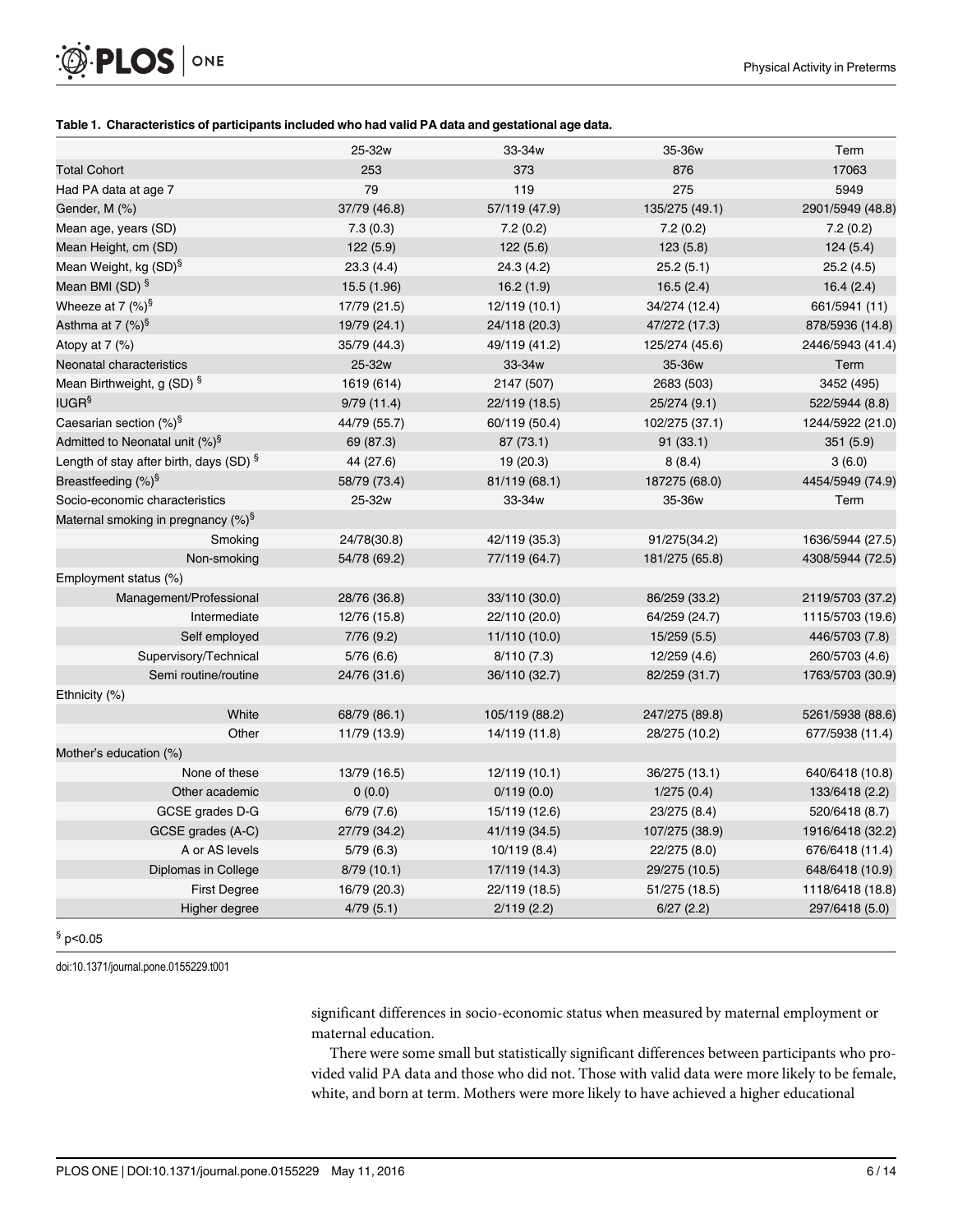<span id="page-6-0"></span>qualification, have not smoked during pregnancy and be of higher socio-economic status  $(S1)$  $(S1)$  $(S1)$ [table](#page-11-0), online supplemental information). A previous study investigating the demography of non-consent to participate in the accelerometer study found consent was less likely for children with limiting illness or disability, those who reported exercise less than once per week, and a number of social factors related to increased levels of deprivation [\[26\]](#page-13-0).

Table 2 shows levels of PA by gestation group, presented separately for males and females. Females participated in significantly less PA and spent more time in sedentary behaviour. The mean levels of MVPA were close to or exceeded the recommended guidelines of 60 minutes per day (Preterm females 55, males 66 min $\cdot$ day<sup>-1</sup>; Term females 55, males 69 min $\cdot$ day<sup>-1</sup>). 63% of term-born boys participated in greater or equal to 60 minutes of MVPA compared to 55% of those born preterm. In females, 34% of those born preterm participated in greater or equal to 60 minutes of MVPA compared to 36% of those born at term.

The results of the main analyses, separated by gender, are shown in [Table 3](#page-7-0). In the minimally adjusted model (model 1), gestational age in boys was significantly associated with reduced levels of MVPA in the 32 week group when compared to term but not for the 33–34 and 35–36 week groups. After addition of further sets of variables, this relationship remained statistically significant in the fully adjusted model (model 4). Although the effect size of gestational age group and contribution to the model fit as a whole were both small, when we used the regression equation derived from model 4 to calculate the mean predicted values it equated to a difference of approximately 9 minutes per day of MVPA between boys born at term (mean predicted MVPA 67.7 min $\cdot$ day $^{-1}$ ) and those born  $\leq$ 32 weeks' gestation (mean predicted MVPA 58.9 min $\cdot$ day $^{-1}$ )—over 1 hour in total of the course of a week. Total PA was also noted to be lower in the 32 week group when compared to term in model 1; however, these associations attenuated somewhat as further variables were added to the model. There was also a significant association between gestational age  $( $32$  weeks' gestation) and increased levels of$ sedentary behavior for model 1 when compared to term-born controls; this again attenuated in models 2–4 mainly due to the strong influence of non-white ethnicity and higher socio-economic status, both of which were significantly associated with increased levels of sedentary behavior. Results from univariate analyses are available in [S2 Table](#page-11-0) (supporting information). In females, there were no significant associations between gestation groups for Total PA, MVPA or sedentary behavior in the minimally or maximally adjusted models.

|                                        | $25-32w N = 79$ | $33-34w N = 119$ | $35-36w N = 275$ | All Preterm $N = 473$ | Term N = 5949 | Whole cohort $N = 6422$ |
|----------------------------------------|-----------------|------------------|------------------|-----------------------|---------------|-------------------------|
| Total PA (cpm)                         |                 |                  |                  |                       |               |                         |
| M                                      | 576 (145)       | 640 (175)        | 630 (161)        | 624 (143)             | 640 (154)     | 639 (155)               |
| F                                      | 534 (159)       | 527 (163)        | 581 (152)        | 559 (157)             | 568 (142)     | 567 (144)               |
| Sedentary (min $\cdot$ day $^{-1}$ )   |                 |                  |                  |                       |               |                         |
| M                                      | 404 (45)        | 385 (48)         | 383 (50)         | 386 (49)              | 384 (49)      | 384 (49)                |
| F                                      | 417 (51)        | 416 (52)         | 401 (53)         | 407 (53)              | 400 (53)      | 400 (50)                |
| Light (min $\cdot$ day <sup>-1</sup> ) |                 |                  |                  |                       |               |                         |
| M                                      | 271 (32)        | 281 (33)         | 285 (38)         | 282 (36)              | 282 (38)      | 282 (38)                |
| F                                      | 265 (38)        | 269 (39)         | 276 (41)         | 407 (53)              | 400 (49)      | 279 (39)                |
| MVPA (min·day <sup>-1</sup> )          |                 |                  |                  |                       |               |                         |
| M                                      | 61(23)          | 69 (25)          | 67(24)           | 66 (24)               | 69 (23)       | 69 (23)                 |
| F                                      | 52(21)          | 51(22)           | 58 (20)          | 54 (21)               | 55 (19)       | 55 (19)                 |
|                                        |                 |                  |                  |                       |               |                         |

Table 2. Levels of physical activity by gestation groups adjusted for wear time.

Data are means (SD)

doi:10.1371/journal.pone.0155229.t002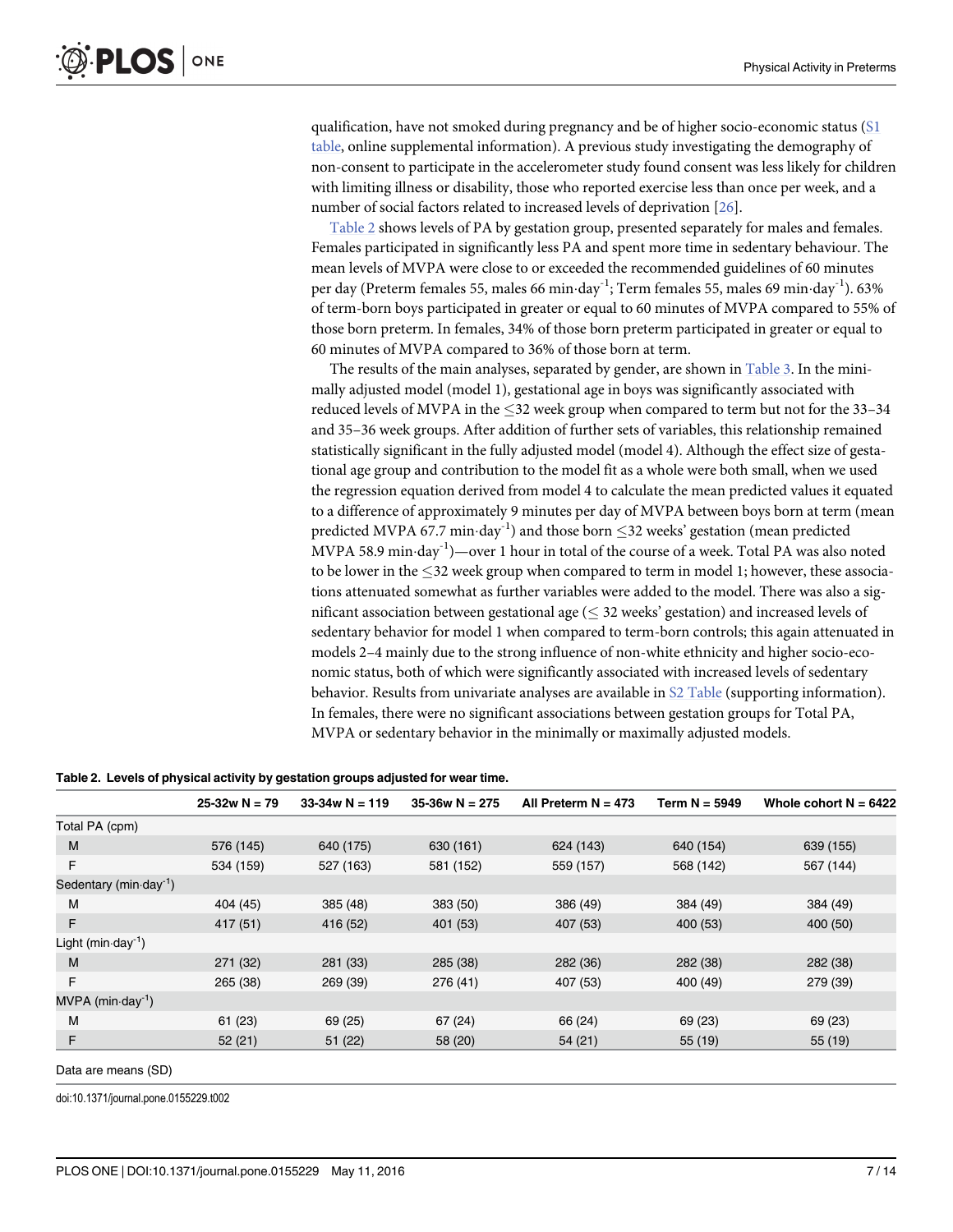<span id="page-7-0"></span>

| <b>MALES</b>   |           |      | <b>Total PA</b> |               |         | MVPA*   |                |         | Sedentary |                |         |
|----------------|-----------|------|-----------------|---------------|---------|---------|----------------|---------|-----------|----------------|---------|
|                |           | n    | β               | 95% CI        | p-value | $\beta$ | 95% CI         | p-value | $\beta$   | 95% CI         | p-value |
| Model 1        | $\leq$ 32 | 29   | $-67.2$         | $-128, -5.91$ | 0.03    | $-0.59$ | $-1.13, -0.05$ | 0.03    | 20.1      | 0.62, 39.5     | 0.04    |
|                | $33 - 34$ | 44   | $-1.92$         | $-53.0, 49.1$ | 0.94    | $-0.08$ | $-0.53, 0.37$  | 0.72    | 2.03      | $-14.2, 18.2$  | 0.81    |
|                | $35 - 36$ | 104  | $-13.9$         | $-46.0, 18.3$ | 0.40    | $-0.19$ | $-0.48, 0.09$  | 0.19    | 0.73      | $-9.49, 11.0$  | 0.89    |
|                | Term      | 2377 | Ref             |               |         | Ref     |                |         | Ref       |                |         |
| Model 2        | $\leq$ 32 | 29   | $-61.6$         | $-122, -1.37$ | 0.05    | $-0.58$ | $-1.12, -0.05$ | 0.03    | 15.58     | $-3.57, 34.7$  | 0.11    |
|                | $33 - 34$ | 44   | $-1.12$         | $-51.1, 48.9$ | 0.97    | $-0.09$ | $-0.53, 0.36$  | 0.70    | 1.22      | $-14.7, 17.13$ | 0.88    |
|                | $35 - 36$ | 103  | $-13.2$         | $-44.8, 18.5$ | 0.41    | $-0.20$ | $-0.48, 0.08$  | 0.16    | $-0.31$   | $-10.4, 9.77$  | 0.95    |
|                | Term      | 2366 | Ref             |               |         | Ref     |                |         | Ref       |                |         |
| Model 3        | $\leq$ 32 | 28   | $-59.8$         | $-121, 1.58$  | 0.06    | $-0.60$ | $-1.15, -0.06$ | 0.03    | 14.39     | $-5.01, 33.8$  | 0.15    |
|                | $33 - 34$ | 43   | 7.06            | $-44.0, 58.1$ | 0.79    | $-0.04$ | $-0.49, 0.42$  | 0.88    | $-0.25$   | $-16.4, 15.9$  | 0.98    |
|                | $35 - 36$ | 99   | $-13.7$         | $-45.9, 18.5$ | 0.41    | $-0.20$ | $-0.49, 0.08$  | 0.16    | $-0.23$   | $-10.4, 10.0$  | 0.96    |
|                | Term      | 2263 |                 |               |         | Ref     |                |         | Ref       |                |         |
| Model 4        | $\leq$ 32 | 28   | $-58.7$         | $-120, 2.81$  | 0.06    | $-0.58$ | $-1.12, -0.03$ | 0.04    | 14.60     | $-4.85, 34.0$  | 0.14    |
|                | $33 - 34$ | 43   | 6.93            | $-44.1, 58.0$ | 0.79    | $-0.04$ | $-0.49, 0.41$  | 0.87    | $-0.36$   | $-16.5, 15.8$  | 0.97    |
|                | $35 - 36$ | 98   | $-13.9$         | $-46.2, 18.5$ | 0.40    | $-0.20$ | $-0.49, 0.08$  | 0.16    | 0.05      | $-10.2, 10.3$  | 0.99    |
|                | Term      | 2261 | Ref             |               |         | Ref     |                |         | Ref       |                |         |
| <b>FEMALES</b> | n         |      | <b>Total PA</b> |               |         | MVPA*   |                |         | Sedentary |                |         |
|                |           |      | $\beta$         | 95% CI        | p-value | $\beta$ | 95% CI         | p-value | β         | 95% CI         | p-value |
| Model 1        | $\leq$ 32 | 27   | $-39.4$         | $-98.5, 19.7$ | 0.19    | $-0.27$ | $-0.80, 0.24$  | 0.30    | 18.01     | $-2.27, 38.3$  | 0.08    |
|                | $33 - 34$ | 47   | $-26.0$         | $-72.3, 20.4$ | 0.27    | $-0.24$ | $-0.65, 0.17$  | 0.26    | 11.77     | 4.12, 27.6     | 0.15    |
|                | $35 - 36$ | 101  | 16.7            | $-13.3, 46.7$ | 0.27    | 0.21    | $-0.05, 0.48$  | 0.11    | $-2.18$   | $-12.5, 8.10$  | 0.68    |
|                | Term      | 2456 | Ref             |               |         | Ref     |                |         | Ref       |                |         |
| Model 2        | $\leq$ 32 | 27   | $-43.2$         | $-100, 14.0$  | 0.14    | $-0.32$ | $-0.83, 0.19$  | 0.21    | 18.0      | $-1.47, 37.7$  | 0.07    |
|                | $33 - 34$ | 47   | $-25.5$         | $-70.3, 19.2$ | 0.26    | $-0.24$ | $-0.64, 0.16$  | 0.24    | 11.2      | $-4.27, 26.6$  | 0.16    |
|                | $35 - 36$ | 101  | 17.9            | $-11.1, 46.8$ | 0.23    | 0.22    | $-0.04, 0.48$  | 0.09    | $-2.62$   | $-12.6, 7.37$  | 0.61    |
|                | Term      | 2453 | Ref             |               |         | Ref     |                |         | Ref       |                |         |
| Model 3        | $\leq$ 32 | 26   | $-35.6$         | $-93.3, 22.1$ | 0.23    | $-0.29$ | $-0.81, 0.22$  | 0.27    | 16.7      | $-3.16, 36.9$  | 0.10    |
|                | $33 - 34$ | 40   | 0.83            | $-46.7, 48.3$ | 0.98    | 0.01    | $-0.42, 0.43$  | 0.98    | 5.11      | $-11.3, 21.5$  | 0.54    |
|                | $35 - 36$ | 92   | 7.73            | $-22.4,37.9$  | 0.62    | 0.13    | $-0.14, 0.40$  | 0.36    | 0.19      | $-10.2, 10.6$  | 0.97    |
|                | Term      | 2323 | Ref             |               |         | Ref     |                |         | Ref       |                |         |
| Model 4        | $32$      | 26   | $-35.2$         | $-92.9, 22.6$ | 0.23    | $-0.29$ | $-0.81, 0.23$  | 0.27    | 16.9      | $-3.11, 36.9$  | 0.10    |
|                | $33 - 34$ | 40   | 0.38            | $-47.2, 47.9$ | 0.99    | 0.002   | $-0.43, 0.43$  | 0.99    | 6.36      | $-10.1, 22.8$  | 0.45    |
|                | $35 - 36$ | 92   | 8.00            | $-22.1, 38.1$ | 0.60    | 0.13    | $-0.14, 0.40$  | 0.36    | 0.40      | $-10.1, 10.9$  | 0.94    |
|                | Term      | 2320 | Ref             |               |         | Ref     |                |         | Ref       |                |         |

#### [Table 3.](#page-6-0) Results of general linear models regressing activity variables on gestation groups adjusting for confounders.

Model 1: adjusted for single or multiple births, intrauterine growth restriction status, admission to the neonatal unit and maternal smoking in pregnancy Model 2: as model 1 but additionally adjusted for body mass index, and season of accelerometry data collection

Model 3: as model 2 but additionally adjusted for ethnicity, maternal education and socio-economic status (mother's last known employment)

Model 4: as model 3 but additionally adjusted for current wheeze, atopy

\*MVPA beta values are square root transformed

doi:10.1371/journal.pone.0155229.t003

The results of the formal mediation analysis confirm the results as described above. Although gestational age was found to be a significant predictor of increased wheeze in boys, there was no evidence that wheeze or atopy moderates the association between gestational age and MVPA (indirect effect for wheeze  $\beta = 0.006$  p = 0.3; indirect effect for atopy  $\beta = 0.001$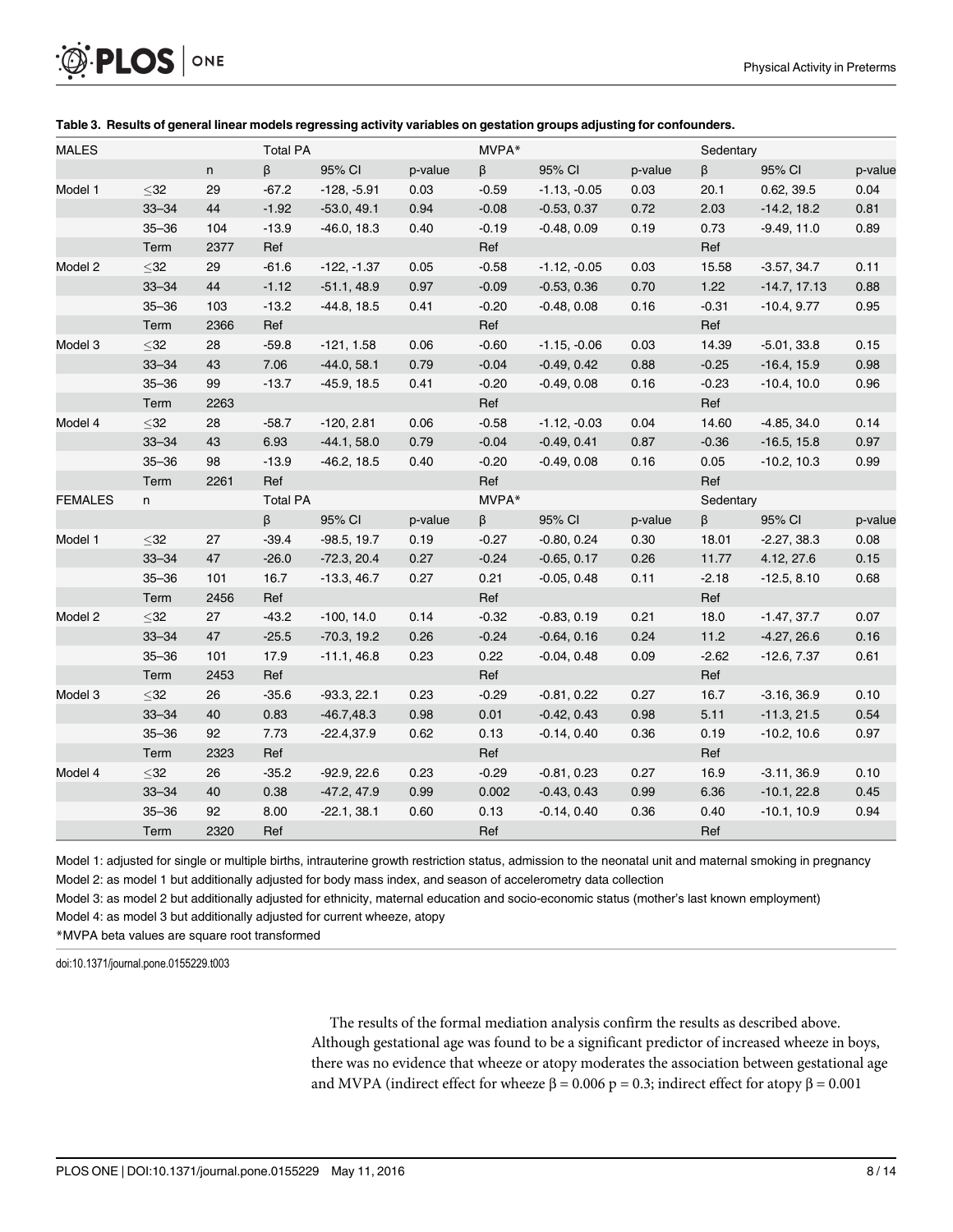<span id="page-8-0"></span>

Values in parenthesis are standard errors

 $*$  p< 0.05

#### [Fig 2. M](#page-7-0)ediation analysis of the effects of wheeze and atopy on the association between gestational age at birth and levels of MPVA in 7-year-old boys.

doi:10.1371/journal.pone.0155229.g002

 $p = 0.7$ : Fig 2). Figures representing mediation analyses for both males and females on both MVPA and sedentary behavior can be found online  $(S1 - S3$  $(S1 - S3$  $(S1 - S3$  Figs).

#### **Discussion**

Using data from a large cohort study of children born during the surfactant era, we have shown that birth at  $\leq$ 32 weeks' gestation is a statistically significant factor in predicting reduced levels of MVPA in 7 year-old boys after adjustment for birth, growth and socio-economic factors. This equated to approximately a 1 hour difference in MVPA over the course of a week between boys born at  $\leq$ 32 weeks' gestation when compared to those born at term. There was also some association between decreased levels of total physical activity and increased levels of sedentary behaviour in boys born at  $\leq$ 32 weeks' gestation when compared to those born at term; these were not statistically significant in the fully adjusted models. None of the above findings were replicated in females.

We have recently shown no differences in Total PA, MVPA or sedentary behaviour in 11– 15 year old preterm-born children when compared to term controls using data from the ALSPAC study. The decrements in lung function previously observed in preterm born children within this cohort were also not correlated with reduced activity. However, overall levels of activity were low [\[10\]](#page-12-0). In contrast, children participating in the current study showed significantly higher levels of MVPA, meeting or exceeding the recommended guidelines. In comparison, another UK-based cohort of 7 year old children conducted by Basterfield et al showed that only 10% of boys and 3% of girls met the national guidelines for MVPA when the cut-point was set at 3200cpm  $[27]$  $[27]$ . There are a number of possible reasons for these differences. Firstly,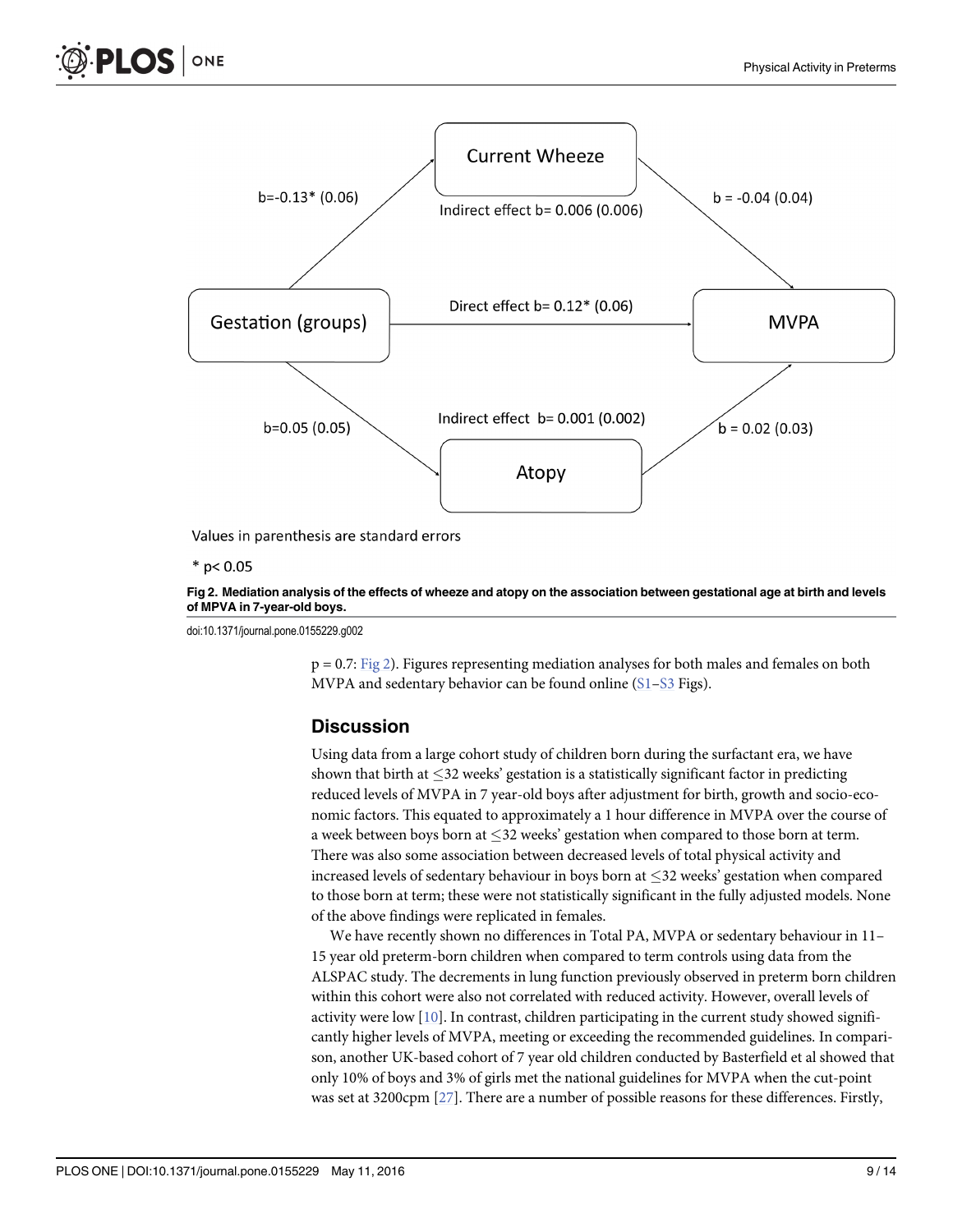<span id="page-9-0"></span>the 15 second data collection epoch used in the current study is more likely to detect MVPA, which occurs in short, sporadic bursts in young children [\[28\]](#page-13-0). This may be reflected in the differences in proportions of vigorous activity making up MVPA (32% of MVPA in MCS and 7% in ALSPAC). Secondly, the cut-point used to derive the MVPA variable are lower (>2241cpm) in the MCS, possibly leading to an over-estimation. When the thresholds used by Basterfield were applied to the MCS data, the proportion of boys and girls meeting MVPA guidelines fell to 14% and 0.4% respectively [\[23\]](#page-12-0). Longitudinal data from Basterfield et al also demonstrated a significant decrease in MVPA and a rise in sedentary behaviour between the ages of 7–9 years. One possible explanation for these differences is that younger children may be more likely to spend time in habitual 'free-living' play activities than 9 or 11 year olds who are undergoing a transition to middle/high school education with formalised physical education lessons and heighted social pressures.

Similarly, differences in sedentary behaviour between cohorts are difficult to compare due to variation in the accelerometer cut-point used, for example: <100cpm in the MCS, <200cpm in ALSPAC and <1100 in the Gateshead Millennium Study [\[27\]](#page-13-0), the latter of which captures a proportion of light intensity PA as defined in the MCS or ALSPAC. Although we did show that the 32 week gestation group had increased levels of sedentary behaviour compared to termborn boys, this association was not robust to the addition of other explanatory variables in terms of maintaining statistical significance. However, this still does equate to over 14 minutes of additional sedentary time per day which could reflect a preference for this group of children to choose to spend less time active.

It is interesting that markers of lower socio-economic status (maternal smoking history) were associated with less time spent in sedentary behaviour and increases in total PA and MVPA. In contrast, markers of higher status (mother's last known employment, higher level of maternal education) where associated with decreased Total PA, decreased MVPA, and increased sedentary time. Non-white ethnicity was also significantly associated with lower Total PA and more time spent sedentary. The observed differences between socio-economic groups were small and without a clear trend, consistent with previous studies [\[29](#page-13-0)]. More research is warranted in this area to determine the reasons for differences in PA between socioeconomic and ethnic groups.

In our recent study, we observed increased rates of exercise-induced bronchoconstriction and reduced levels of PA in preterm-born children using data from a self-completed questionnaire [[30](#page-13-0)]. This lead us to the hypothesis proposed in this study that experiencing such symptoms of airway obstruction on exertion is a conceivable pathway to reduced levels of activity. A previous study described that children with asthma may exercise less to avoid the unpleasantness of these sensations [\[31\]](#page-13-0). Other questionnaire-based studies also support the hypothesis that preterm-born children consider themselves less active. Clemm et al. and Welsh et al. demonstrated both reduced levels of self-reported PA, however both these studies included only children with gestation  $\leq$ 28 weeks' gestation [[32](#page-13-0), [33](#page-13-0)]. Furthermore, in the latter study, questionnaire responses did not correlate with accelerometry which may be attributed to the differing types of activity recorded when using subjective or objective methods [[28](#page-13-0)].

Somewhat surprisingly, our findings suggest that despite preterm-born children demonstrating significantly increased rates of current wheeze, this was not a mediating factor in the relationship between gestational age and levels of physical activity. It is likely that the reporting of respiratory symptoms at the time of assessment was accurate as the questionnaire used in the MCS is well validated and collected during a home visit where answers could be clarified. Although it is difficult to compare our study with those focusing on low birthweight, such studies often contain a significant proportion of participants who were born preterm, especially in the very low birthweight and extremely low birthweight groups (<1500g and <1000g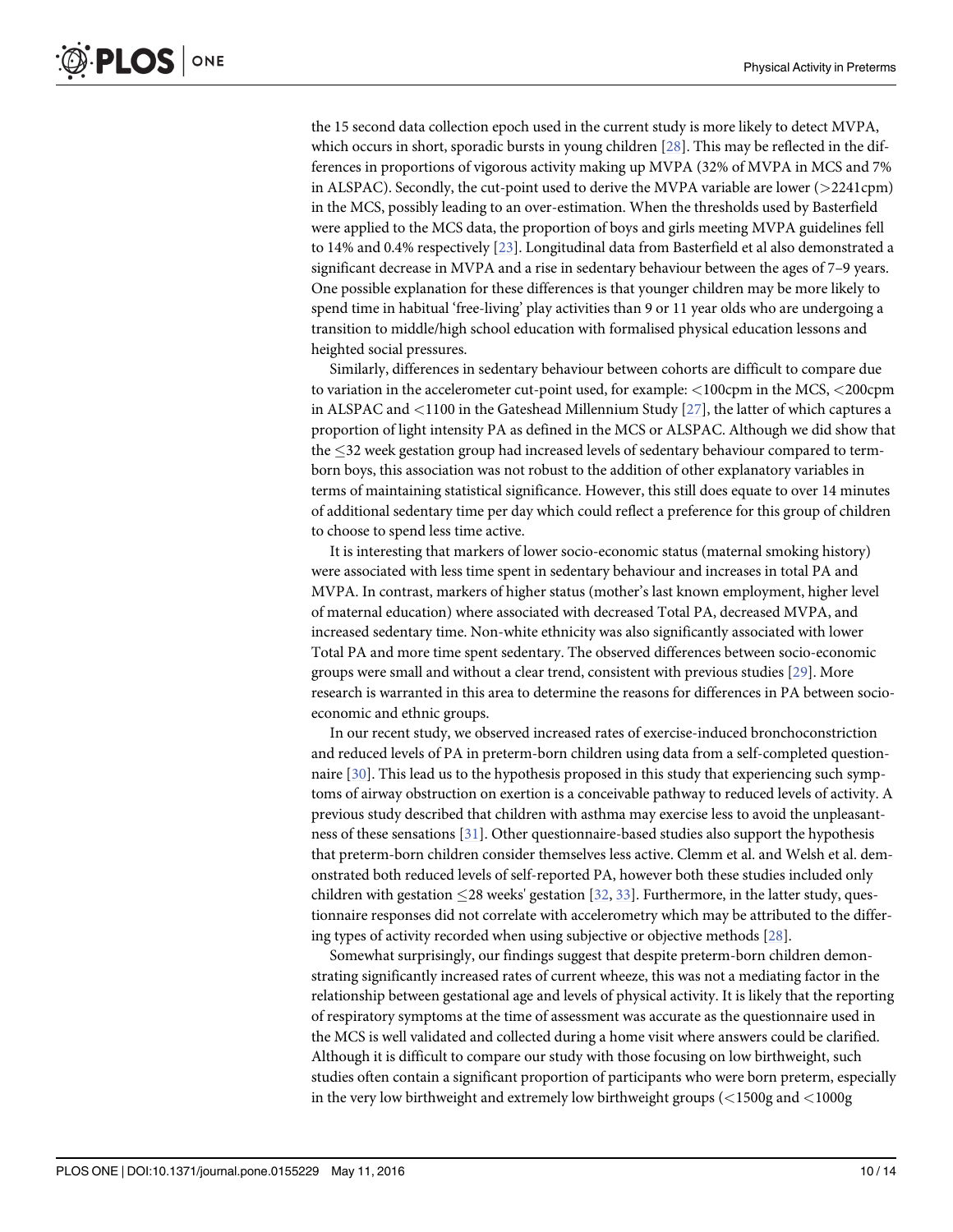<span id="page-10-0"></span>birthweight, respectively). A summary of these studies showed that reductions in exercise capacity were present from an early age—consistent with the modest differences found in our recent systematic review  $[4]$  $[4]$ . This may reflect the ability of the cardio-respiratory system to compensate for any airway obstruction during exertion, especially due to the increased ventilatory reserve available in children [\[30\]](#page-13-0); however this is accompanied with a diminished ability to perform tests of motor function and strength-based tasks, with differences in habitual physical activity only manifesting from adolescence onwards [\[34\]](#page-13-0). Other potential mediators of PA in preterm-born children therefore may include differences in body composition such as muscle mass and fat mass, and limitations imposed by neurodevelopmental sequelae of preterm birth [\[35,](#page-13-0) [36\]](#page-13-0). Similar reasons could possibly help to explain why in this study, we found lower levels of MVPA in preterm-born boys <32 weeks' gestation but not in girls. Peacock *et al* suggested that respiratory and neurological outcomes following preterm birth may be worse in males than in females, especially at the extremes of gestation [[37](#page-13-0)]. Also, sex-typed behaviour emerges early in childhood and 'male typical' activities have been linked to increased levels PA by late childhood  $[38]$ ; it is conceivable that preterm-born boys with milder forms of developmental coordination disorder, which has been linked to decreased MVPA, spend less time in male typical activities due to reduced self-perception of abilities and difficulties with keeping up with their peers [[39\]](#page-13-0).

Notwithstanding, since PA has the potential to improve cardio-respiratory health, pretermborn children should be encouraged to participate in adequate levels in order to develop positive attitudes towards exercise. Although the 9-minute difference per day in boys of  $\leq$ 32 weeks' gestation was small, this equated to over 1 hour a week and this may have some clinical utility. An increase of 9 minutes would improve the proportion of preterm-born boys meeting daily MVPA recommendations from 55% to approximately 73%. Achieving such improvements may be of heightened importance given the clear evidence of a steep decline in PA which has been observed during adolescence and consistent reporting of decrements in exercise capacity and PA in preterm-born adults. Both point towards detraining of the cardio-respiratory system which may have implications for the development of early-onset chronic respiratory disease and thus deserves further surveillance.

The main strengths of our study are the use of recent data from a large contemporary cohort which sampled from the whole of the UK and from a diverse range of socio-economic backgrounds. The Actigraph device used has been well validated and in contrast to other studies used a shorter sampling epoch thus allowing for capture of shorter periods of MVPA. We acknowledge that a limitation is the accelerometer required removing for contact sports or water-based activities, and does not capture bicycle riding adequately. However, the age of children in this study makes participation in contact sports less likely than those conducted in older cohorts. In any case, our data reflect habitual activity rather than sports participation. Additionally, our sample was taken from a proportion of the MCS who participated in the home visit and provided valid accelerometry data; the study by Rich et al showed that non consent rates were higher in children with a limiting illness or disability [\[26](#page-13-0)]. Such selection bias reduces the possibility of including children with severe physical or cognitive impairments. In common with many longitudinal studies, there is some attrition over time and we are limited by the data available. Other data on socio-economic status such as the Index of Multiple Deprivation are available but this is calculated differently in the four devolved nations of the UK. Although our participants were of higher socio-economic status we believe our results are generalizable as lower socio-economic status was associated with increases in physical activity [\[23](#page-12-0)]. Finally, although banding of gestation in to categories will result in a small degree of misclassification, modelling measures of PA on a continuous measure of gestational age (in completed weeks) gave a poor linear fit. This was only marginally improved by fitting splines to the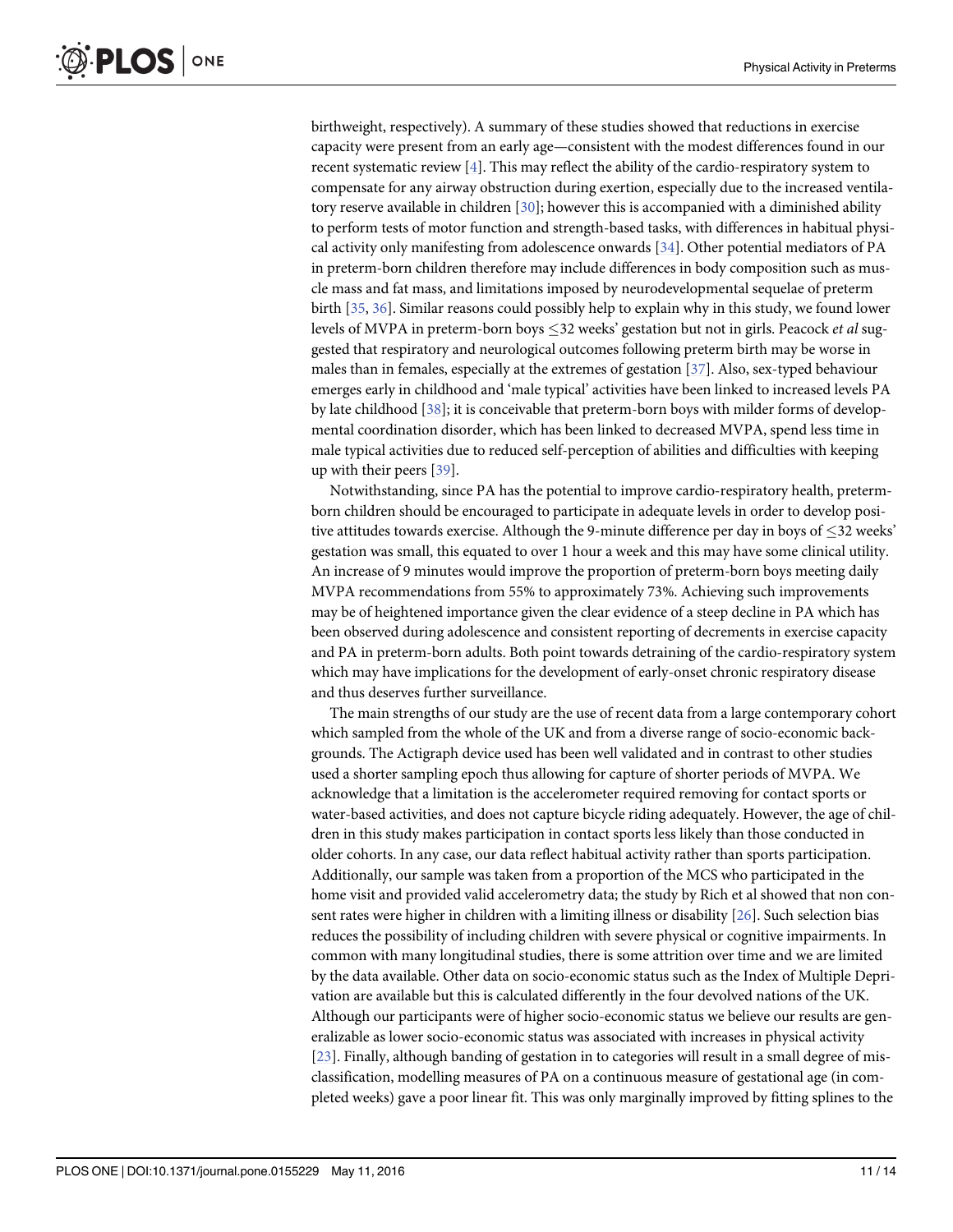<span id="page-11-0"></span>gestational age data similar to an approach we recently used [Watkins WJ, in press). Since our previous work also demonstrates non-linear decrements in lung function between groups and also reflects distinct stages of lung development we feel such an approach is valid.

In conclusion, we have shown small but important differences in objectively measured physical activity in 7-year old boys who were born very preterm when compared to term-born controls. Children born in the MCS reflect the more immature graduates of modern neonatal care including gentler ventilation, antenatal steroids and exogenous surfactant therapy. The difference in cut-points for levels of activity make comparisons of similar studies difficult; however, it appears that preterm-born children are capable of participating in adequate levels of habitual physical activity. This requires surveillance due to the declines in PA and increased sedentary behaviour that have been shown to occur throughout childhood and adolescence.

#### Supporting Information

[S1 Fig.](http://www.plosone.org/article/fetchSingleRepresentation.action?uri=info:doi/10.1371/journal.pone.0155229.s001) Mediation analysis of the effects of wheeze and atopy on the association between gestational age at birth and levels of MPVA in 7-year-old girls. (TIF)

[S2 Fig.](http://www.plosone.org/article/fetchSingleRepresentation.action?uri=info:doi/10.1371/journal.pone.0155229.s002) Mediation analysis of the effects of wheeze and atopy on the association between gestational age at birth and levels of sedentary behavior in 7-year-old boys. (TIF)

[S3 Fig.](http://www.plosone.org/article/fetchSingleRepresentation.action?uri=info:doi/10.1371/journal.pone.0155229.s003) Mediation analysis of the effects of wheeze and atopy on the association between gestational age at birth and levels of sedentary behavior in 7-year-old girls. (TIF)

[S1 Table](http://www.plosone.org/article/fetchSingleRepresentation.action?uri=info:doi/10.1371/journal.pone.0155229.s004). Demographics of children participating in accelerometry. (DOCX)

[S2 Table](http://www.plosone.org/article/fetchSingleRepresentation.action?uri=info:doi/10.1371/journal.pone.0155229.s005). Univariate analysis of confounders and their association with levels of physical activity.

(DOCX)

#### Acknowledgments

We are grateful to The Centre for Longitudinal Studies, Institute of Education for the use of these data and to the UK data Archive and Economic and Social Data Service for making them available. However, they bear no responsibility for the analysis or interpretation of these data.

# Author Contributions

Conceived and designed the experiments: JL SK. Performed the experiments: JL. Analyzed the data: JL WJW. Wrote the paper: JL WJW SJK SK.

#### References

- [1.](#page-1-0) Been JV, Lugtenberg MJ, Smets E, van Schayck CP, Kramer BW, Mommers M, et al. Preterm Birth and Childhood Wheezing Disorders: A Systematic Review and Meta-Analysis. PLoS Med. 2014; 11(1): e1001596. doi: [10.1371/journal.pmed.1001596](http://dx.doi.org/10.1371/journal.pmed.1001596) PMID: [24492409](http://www.ncbi.nlm.nih.gov/pubmed/24492409)
- [2.](#page-1-0) Kotecha SJ, Edwards MO, Watkins WJ, Henderson AJ, Paranjothy S, Dunstan FD, et al. Effect of pre-term birth on later FEV1: a systematic review and meta-analysis. Thorax. 2013; 68(8):760–6. doi: [10.](http://dx.doi.org/10.1136/thoraxjnl-2012-203079) [1136/thoraxjnl-2012-203079](http://dx.doi.org/10.1136/thoraxjnl-2012-203079) PMID: [23604458](http://www.ncbi.nlm.nih.gov/pubmed/23604458)
- [3.](#page-1-0) Kotecha SJ, Watkins WJ, Paranjothy S, Dunstan FD, Henderson AJ, Kotecha S. Effect of late preterm birth on longitudinal lung spirometry in school age children and adolescents. Thorax. 2012; 67(1):54– 61. doi: [10.1136/thoraxjnl-2011-200329](http://dx.doi.org/10.1136/thoraxjnl-2011-200329) PMID: [21953066](http://www.ncbi.nlm.nih.gov/pubmed/21953066)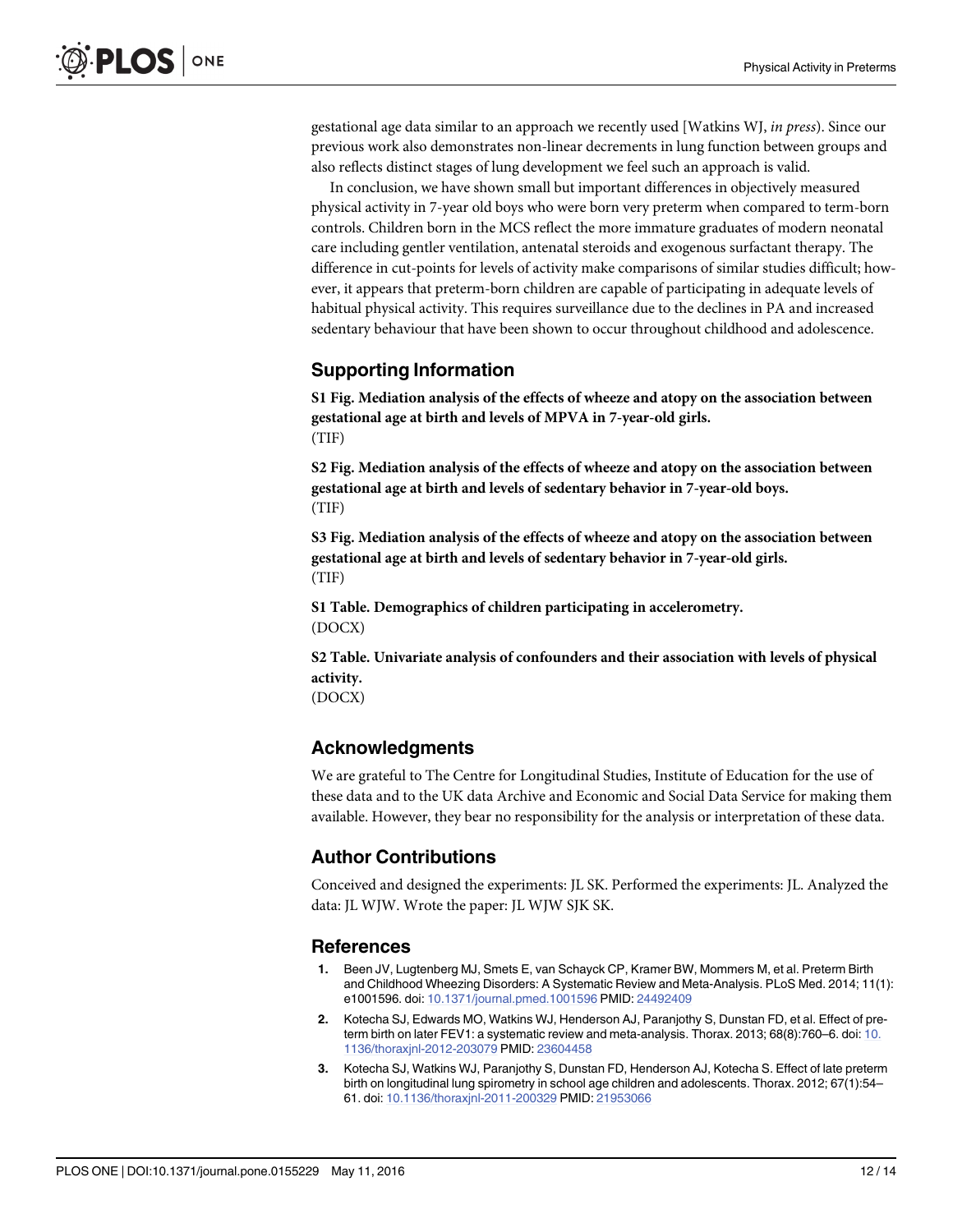- <span id="page-12-0"></span>[4.](#page-1-0) Edwards MO, Kotecha SJ, Lowe J, Watkins WJ, Henderson AJ, Kotecha S. Effect of preterm birth on exercise capacity: A systematic review and meta-analysis. Pediatr Pulmonol. 2015; 50(3):293–301.
- [5.](#page-1-0) Chief Medical Officers of England, Scotland, Wales, and Northern Ireland. Start active, stay active: a report on physical activity for health from the four home countries' Chief Medical Officers. [https://www.](https://www.gov.uk/government/publications/start-active-stay-active-a-report-on-physical-activity-from-the-four-home-countries-chief-medical-officers) [gov.uk/government/publications/start-active-stay-active-a-report-on-physical-activity-from-the-four](https://www.gov.uk/government/publications/start-active-stay-active-a-report-on-physical-activity-from-the-four-home-countries-chief-medical-officers)[home-countries-chief-medical-officers.](https://www.gov.uk/government/publications/start-active-stay-active-a-report-on-physical-activity-from-the-four-home-countries-chief-medical-officers) Published 2011. Accessed 22/10/2015.
- [6.](#page-1-0) Kaseva N, Wehkalampi K, Strang-Karlsson S, Salonen M, Pesonen AK, Raikkonen K, et al. Lower conditioning leisure-time physical activity in young adults born preterm at very low birth weight. PLoS ONE. 2012; 7(2):e32430. doi: [10.1371/journal.pone.0032430](http://dx.doi.org/10.1371/journal.pone.0032430) PMID: [22384247](http://www.ncbi.nlm.nih.gov/pubmed/22384247)
- 7. Svedenkrans J, Henckel E, Kowalski J, Norman M, Bohlin K. Long-term impact of preterm birth on exercise capacity in healthy young men: a national population-based cohort study. PLoS ONE. 2013; 8(12): e80869. doi: [10.1371/journal.pone.0080869](http://dx.doi.org/10.1371/journal.pone.0080869) PMID: [24324639](http://www.ncbi.nlm.nih.gov/pubmed/24324639)
- [8.](#page-1-0) Lovering AT, Elliott JE, Laurie SS, Beasley KM, Gust CE, Mangum TS, et al. Ventilatory and sensory responses in adult survivors of preterm birth and bronchopulmonary dysplasia with reduced exercise capacity. Annals of the American Thoracic Society. 2014; 11(10):1528–37. doi: [10.1513/AnnalsATS.](http://dx.doi.org/10.1513/AnnalsATS.201312-466OC) [201312-466OC](http://dx.doi.org/10.1513/AnnalsATS.201312-466OC) PMID: [25380058](http://www.ncbi.nlm.nih.gov/pubmed/25380058)
- [9.](#page-1-0) Bolton CE, Bush A, Hurst JR, Kotecha S, McGarvey L. Lung consequences in adults born prematurely. Thorax. 2015.
- [10.](#page-1-0) Lowe J, Watkins WJ, Kotecha SJ, Edwards MO, Henderson AJ, Kotecha S. Physical activity in schoolage children born preterm. J Pediatr. 2015; 166(4):877–83. doi: [10.1016/j.jpeds.2014.12.013](http://dx.doi.org/10.1016/j.jpeds.2014.12.013) PMID: [25601656](http://www.ncbi.nlm.nih.gov/pubmed/25601656)
- [11.](#page-1-0) Andersen LG, Angquist L, Gamborg M, Byberg L, Bengtsson C, Canoy D, et al. Birth weight in relation to leisure time physical activity in adolescence and adulthood: meta-analysis of results from 13 nordic cohorts. PLoS ONE. 2009; 4(12):e8192. doi: [10.1371/journal.pone.0008192](http://dx.doi.org/10.1371/journal.pone.0008192) PMID: [20016780](http://www.ncbi.nlm.nih.gov/pubmed/20016780)
- [12.](#page-1-0) Dahan-Oliel N, Mazer B, Majnemer A. Preterm birth and leisure participation: a synthesis of the literature. Res Dev Disabil. 2012; 33(4):1211–20. doi: [10.1016/j.ridd.2012.02.011](http://dx.doi.org/10.1016/j.ridd.2012.02.011) PMID: [22502847](http://www.ncbi.nlm.nih.gov/pubmed/22502847)
- [13.](#page-1-0) Hansen K. Millennium Cohort Study first, second, third and fourth surveys: a guide to the datasets. 6 ed. London: Centre for Longitudiunal Studies, University of London; 2012.
- [14.](#page-2-0) Universitity of London, Institute of Education. Centre for Longitudinal Studies and University College London. Institute of Child Health, Millennium Cohort Study: Forth Survey, Physical Activity Data, 2008 [computer file]. Colchester, Essex: UK Data Archive [distributor], March 2013. SN: 7238, [http://dx.doi.](http://dx.doi.org/10.5255/UKDA-SN-7238-1) [org/10.5255/UKDA-SN-7238-1](http://dx.doi.org/10.5255/UKDA-SN-7238-1).
- [15.](#page-2-0) Pulsford RM, Cortina-Borja M, Rich C, Kinnafick FE, Dezateux C, Griffiths LJ. Actigraph accelerometerdefined boundaries for sedentary behaviour and physical activity intensities in 7 year old children. PLoS ONE. 2011; 6(8):e21822. doi: [10.1371/journal.pone.0021822](http://dx.doi.org/10.1371/journal.pone.0021822) PMID: [21853021](http://www.ncbi.nlm.nih.gov/pubmed/21853021)
- [16.](#page-2-0) Rich C, Geraci M, Griffiths L, Sera F, Dezateux C, Cortina-Borja M. Quality control methods in accelerometer data processing: defining minimum wear time. PLoS ONE. 2013; 8(6):e67206. doi: [10.1371/](http://dx.doi.org/10.1371/journal.pone.0067206) [journal.pone.0067206](http://dx.doi.org/10.1371/journal.pone.0067206) PMID: [23826236](http://www.ncbi.nlm.nih.gov/pubmed/23826236)
- [17.](#page-2-0) University of London. Institute of Education. Centre for Longitudinal Studies, Millennium Cohort Study, 2001–2003: Birth Registration and Maternity Hospital Episode Data [computer file]. Colchester, Essex: UK Data Archive; March 2008. SN: 5614, doi: [10.5255/UKDA-SN-5614-1](http://dx.doi.org/10.5255/UKDA-SN-5614-1)
- [18.](#page-2-0) Poulsen G, Kurinczuk JJ, Wolke D, Boyle EM, Field D, Alfirevic Z, et al. Accurate reporting of expected delivery date by mothers 9 months after birth. J Clin Epidemiol. 2011; 64(12):1444–50. doi: [10.1016/j.](http://dx.doi.org/10.1016/j.jclinepi.2011.03.007) [jclinepi.2011.03.007](http://dx.doi.org/10.1016/j.jclinepi.2011.03.007) PMID: [21684117](http://www.ncbi.nlm.nih.gov/pubmed/21684117)
- [19.](#page-2-0) Boyle EM, Poulsen G, Field DJ, Kurinczuk JJ, Wolke D, Alfirevic Z, et al. Effects of gestational age at birth on health outcomes at 3 and 5 years of age: population based cohort study. BMJ. 2012; 344:e896. doi: [10.1136/bmj.e896](http://dx.doi.org/10.1136/bmj.e896) PMID: [22381676](http://www.ncbi.nlm.nih.gov/pubmed/22381676)
- [20.](#page-2-0) Greenough A. Long term respiratory outcomes of very premature birth (<32 weeks). Semin Fetal Neo-natal Med. 2012; 17(2):73-6. doi: [10.1016/j.siny.2012.01.009](http://dx.doi.org/10.1016/j.siny.2012.01.009) PMID: [22300711](http://www.ncbi.nlm.nih.gov/pubmed/22300711)
- [21.](#page-2-0) Asher MI, Keil U, Anderson HR, Beasley R, Crane J, Martinez F, et al. International Study of Asthma and Allergies in Childhood (ISAAC): rationale and methods. Eur Respir J. 1995; 8(3):483–91. PMID: [7789502](http://www.ncbi.nlm.nih.gov/pubmed/7789502)
- [22.](#page-2-0) University of London. Institute of Education. Centre for Longitudinal Studies, Millennium Cohort Study: First Survery, 2001–2003 [computer file]. 11<sup>th</sup> Edition. Colchester, Essex: UK Data Archive [distributor], December 2012. SN: 4683, doi: [10.5255/UKDA-SN-4683-3](http://dx.doi.org/10.5255/UKDA-SN-4683-3)
- [23.](#page-4-0) Griffiths LJ, Cortina-Borja M, Sera F, Pouliou T, Geraci M, Rich C, et al. How active are our children? Findings from the Millennium Cohort Study. BMJ open. 2013; 3(8):e002893. doi: [10.1136/bmjopen-](http://dx.doi.org/10.1136/bmjopen-2013-002893)[2013-002893](http://dx.doi.org/10.1136/bmjopen-2013-002893) PMID: [23965931](http://www.ncbi.nlm.nih.gov/pubmed/23965931)